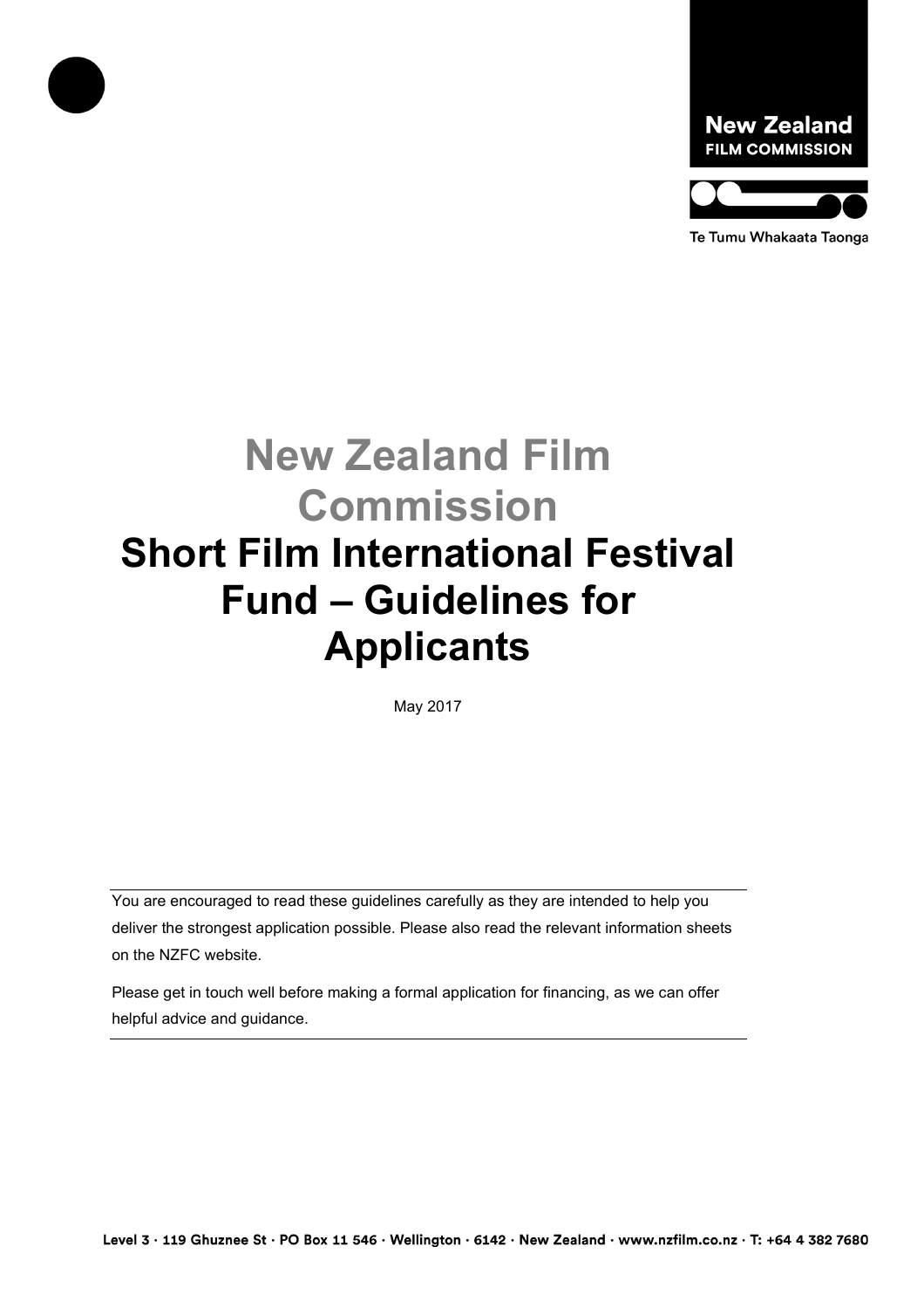

## **Introduction**

As part of our work to support the New Zealand film industry, the New Zealand Film Commission wants to help the makers of great short films have their work seen here and overseas.

International film festivals are a great way to showcase the unique New Zealand voice and culture overseas, and help filmmakers develop skills and relationships that contribute to a successful film industry.

Festivals are an opportunity to pitch your film and promote yourself, form connections with industry members and companies, understand international film production and financing, and develop new ideas with 'like minds'.

If you've been invited to a significant festival, we may be able to help.

### **Short Film International Festival Fund overview**

The Short Film International Festival Fund provides financial assistance towards the travel costs for the makers of short films invited to significant film festivals. There is also some funding available to cover post-production costs where that is necessary for your film to meet minimum screening requirements.

Read our *Qualifying Festivals list* to see which festivals this fund is available for.

The Fund is available for travel costs including economy airfares, accommodation (up to \$NZ150 per night for up to five nights) and transfers. The \$150 per night cap may be increased for the Cannes, Berlin or Toronto festivals because of the high costs in those centres.

The Fund is also available for post-production costs up to a maximum of \$10,000 where this is necessary to deliver the film to the festival. This funding only covers the most costeffective option level of premium digital delivery (DCP, HDcam or Digital file).

Where we receive applications from different short films that have been selected for the same festival, applications will be considered competitively.

Our investment is discretionary; that is we choose where best to apply the limited funding available, and we reserve the right to offer applicants less than the sum requested.

Our decisions are final. The criteria we apply may change from time to time, but our decisions will be consistent with the New Zealand Film Commission Act 1978.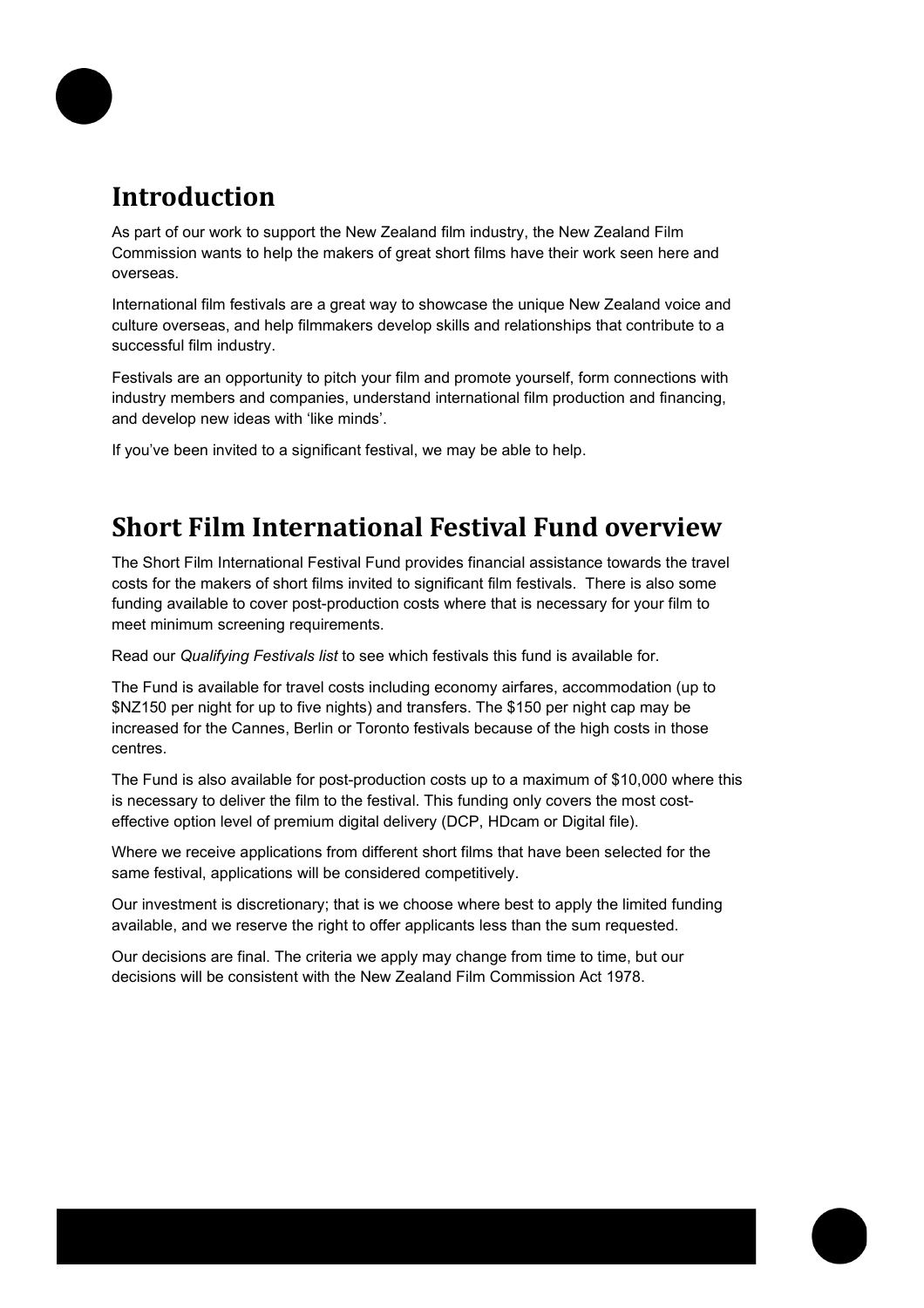

## **We are here to help**

These guidelines are intended to help you deliver the strongest application possible. You are welcome to discuss your project with our Talent Pathways Manager as you work on your application.

To contact us email talentdev@nzfilm.co.nz or phone 0800 659 754

## **Who can apply**

In order to be eligible for the Short Film International Festival Fund, you must be a New Zealand citizen or permanent resident and (preferably) professionally based in New Zealand.

Your films must be invited to at least one of the film festivals specified by the NZ Film Commission.

Read the *Qualifying Festivals list* to see if your application is eligible.

# **How to apply**

Applications may be submitted at any time but you should be aware that there is a set amount of money available each year. If you are applying in the second half of the financial year (December-June) it's important to contact the Talent Pathways Manager to check whether there is funding available before applying.

Complete the Short Film International Fund Application Coversheet and provide all relevant information, as set out in the checklist.

The application form and checklist is a writable pdf file so you will need to have the Adobe Acrobat programme loaded on your computer. Please double-check before you start filling in the form that you are working on a downloaded version that you can save, not just a 'preview' version.

Once your application is ready, please combine all your application documents in a single file, either Acrobat (.pdf) or Word (.doc/.docx) format.

It's important you provide as much information as you can to help us make a full and fair assessment. We are unable to consider incomplete applications.

Send your application electronically to [talentdev@nzfilm.co.nz.](mailto:talentdev@nzfilm.co.nz)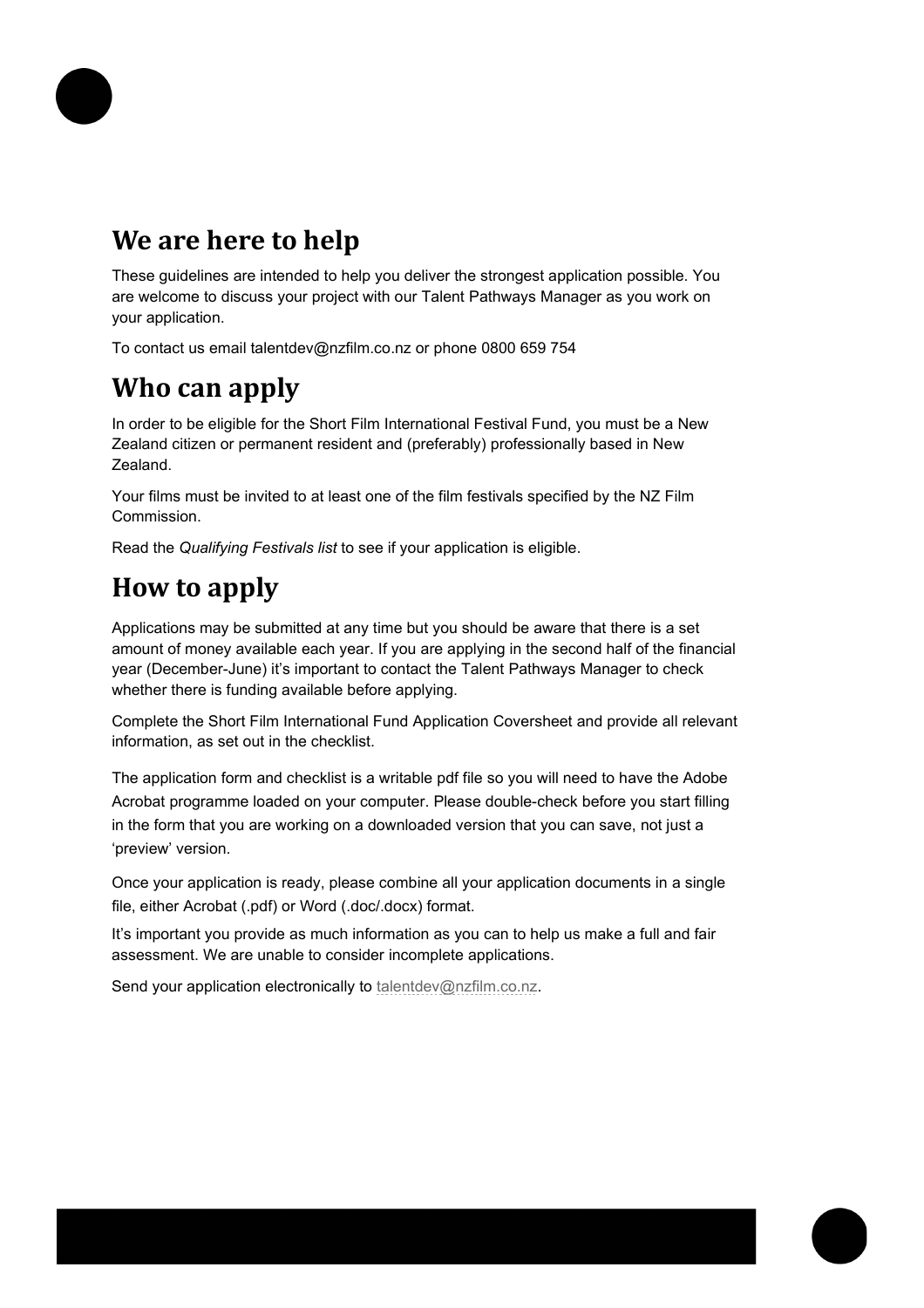

### **What to include in your application**

Your application has to make it easy for us to see and understand your ideas and your filmmaking aspirations.

When the NZFC considers any funding application, we think about how it fits into the bigger picture of our vision of a successful New Zealand film industry. To describe what a successful film industry would look like, we use the metaphor of 'lining up the planets' (see image below). Each planet represents an essential aspect of our vision; when the planets are aligned, we're getting it right.

The planets are not 'tick-boxes' – you don't have to reference every one of them in your application, but it's helpful for you to be aware of where we're coming from.

You may want to think about where you want your film-making career to go and how your film's screening and your attendance at this festival may contribute to this bigger picture.

Keep in mind we read a huge number of applications every year. Your application needs to make the best case for your project.

### **What we are looking for**

It is important to clearly describe how you intend to maximise your time at the festival as an opportunity to develop your skills and knowledge, understanding of the film industry, and networks.

We will be assessing your application against the following criteria:

- selection to approved festival;
- strategy to maximise on the festival opportunity for professional development (see our *[Short Film Marketing Guide](http://www.nzfilm.co.nz/sites/nzfc/files/Short%20Film%20Marketing%20Guide%20-%2016%20October%202014.pdf)*); and
- availability of funds in the current financial year.

Priority will be given to:

- filmmakers who have feature film projects in development and make a case for relevant opportunities the festival attendance will offer them;
- involvement in festivals that offer a range of professional development opportunities to attending filmmakers such as specific industry connection opportunities, writing/directing/producing workshops, pitching opportunities, co-production connections; and
- narrative projects that screen as part of a festival competition.

### **What to provide**

Your application will include the following sections:

1. Festival material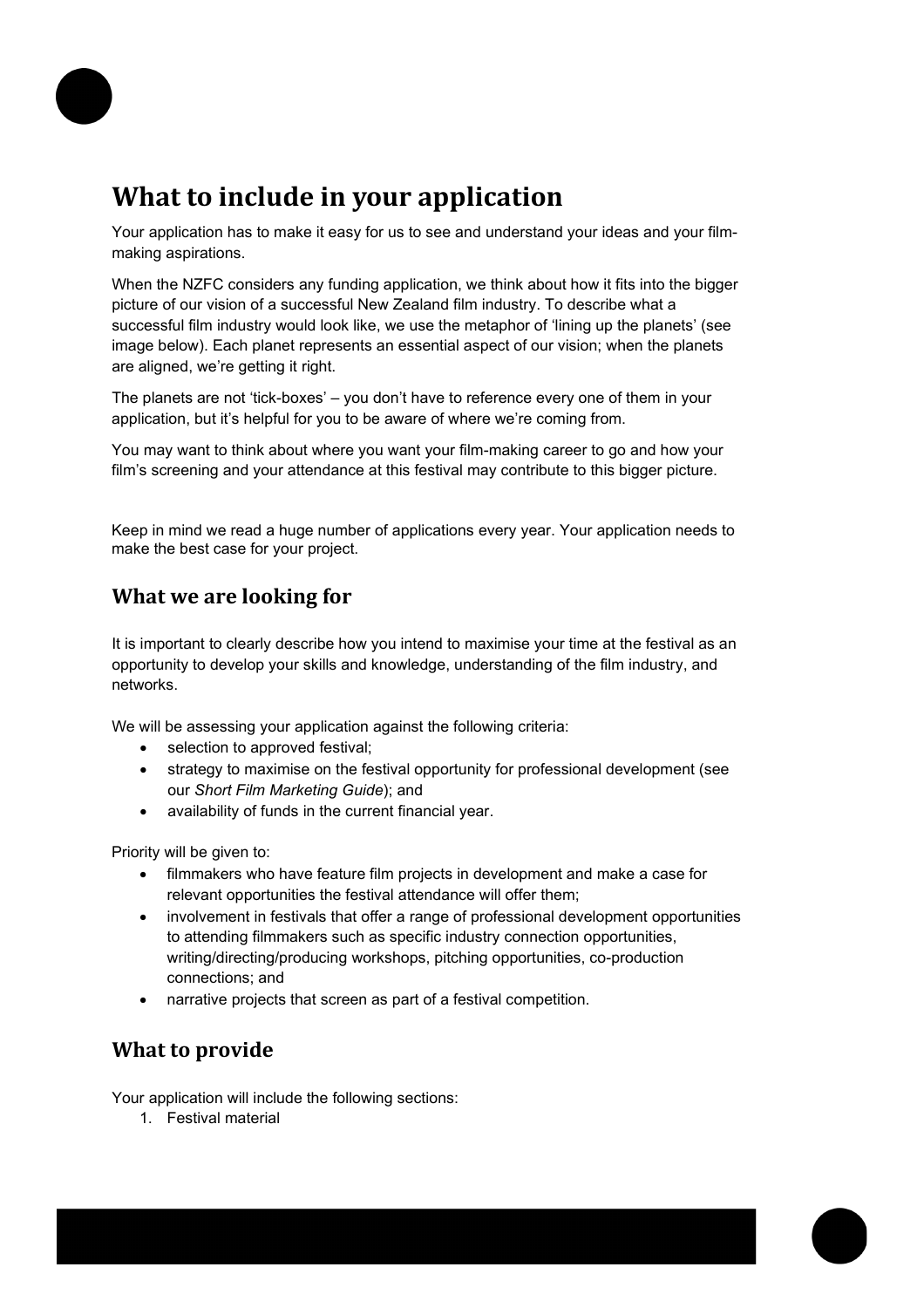

- 2. Strategy material
- 3. CV
- 4. Budget
- 5. Background
- 6. Post-production (if relevant)

We will be printing and copying your application, so please do not use black or dark colours as page backgrounds. Please present your application documents in 12 pt courier font.

#### **1. Festival material**

We expect this to include:

- a copy of the festival acceptance letter;
- the section your film will screen in (including whether it is part of a competition); and
- a copy of the film as a password-protected file, DVD, or Blu-ray.

#### **2. Strategy material**

Provide a written statement setting out:

- the reasons you want to attend the festival and how attending will benefit your professional development;
- your plan to 'work' the festival, including ways you will promote the film, yourself, and other work you may have planned;
- a list of people you plan to contact and the ways you plan to reach out to them; and
- details of meetings you plan to have throughout the festival and your trip. Please indicate if any of these meetings are already booked.

You may find it useful to read our *Short Film Marketing Guide* as you prepare this material.

#### **3. CV**

• Provide your one-page CV

#### **4. Budget**

Set out a detailed budget that includes:

- estimated flight costs (quote from travel agent, or webpage screen print);
- travel insurance;
- accommodation costs; and
- transfer costs (where applicable).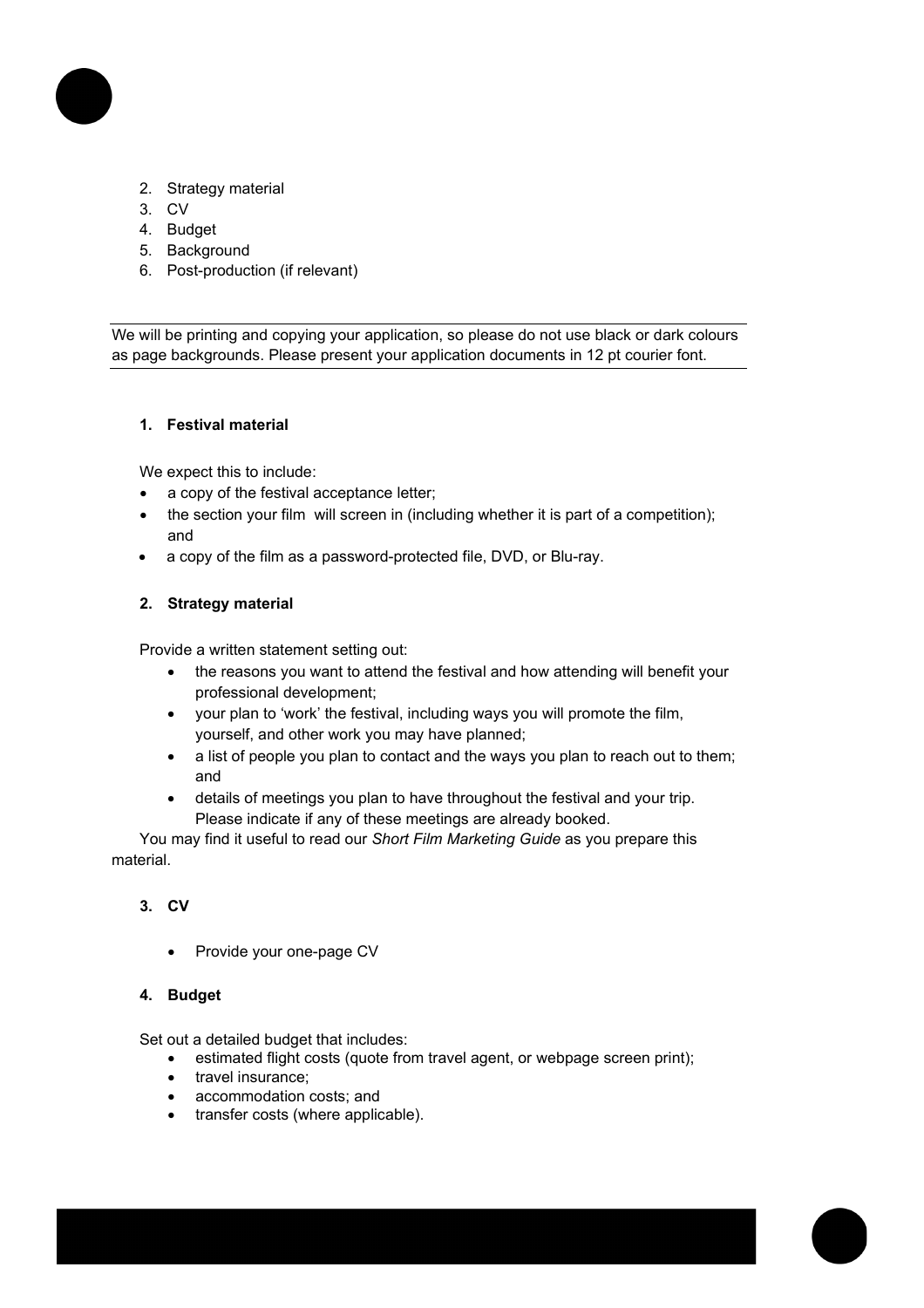

#### **5. Background**

Please provide a project history including:

- details of the amount of funding your project has received already, and from whom; and
- a list of festivals you have applied for to date.

Please list any other projects you as the applicant have in active development with the NZFC. If there are any outstanding reports or deliverables relating to those other projects, or any other NZFC grants, loans or equity, they should be delivered before, or alongside, this application. Note that you may be considered ineligible for funding if you have outstanding reports or deliverables or you are in breach of any contract with the NZFC.

#### **6. Post-production**

On a case by case basis will we consider providing funding for post-production costs where this is necessary to deliver the film to the festival.

If you are seeking financial assistance towards post-production costs, please provide a detailed line by line budget including;

- the most cost-effective option level of premium digital delivery (DCP, HDcam or Digital file) for screening at festival you have been accepted to; and
- production of exhibition and submission materials (a list of our standard delivery requirements is available on request from [materials@nzfilm.co.nz\)](mailto:materials@nzfilm.co.nz).

Please also provide a:

- post-production timeline; and
- quote from post-production facility.

### **What happens to your application**

Your application will be assessed by the Talent Development Team and other relevant NZFC staff.

Decisions will be made within two weeks of your application being received.

### **Next steps**

If you are successful we will be in touch to discuss details.

Whether you are successful or not, you will receive an email letting you know. You will also get feedback from the assessors.